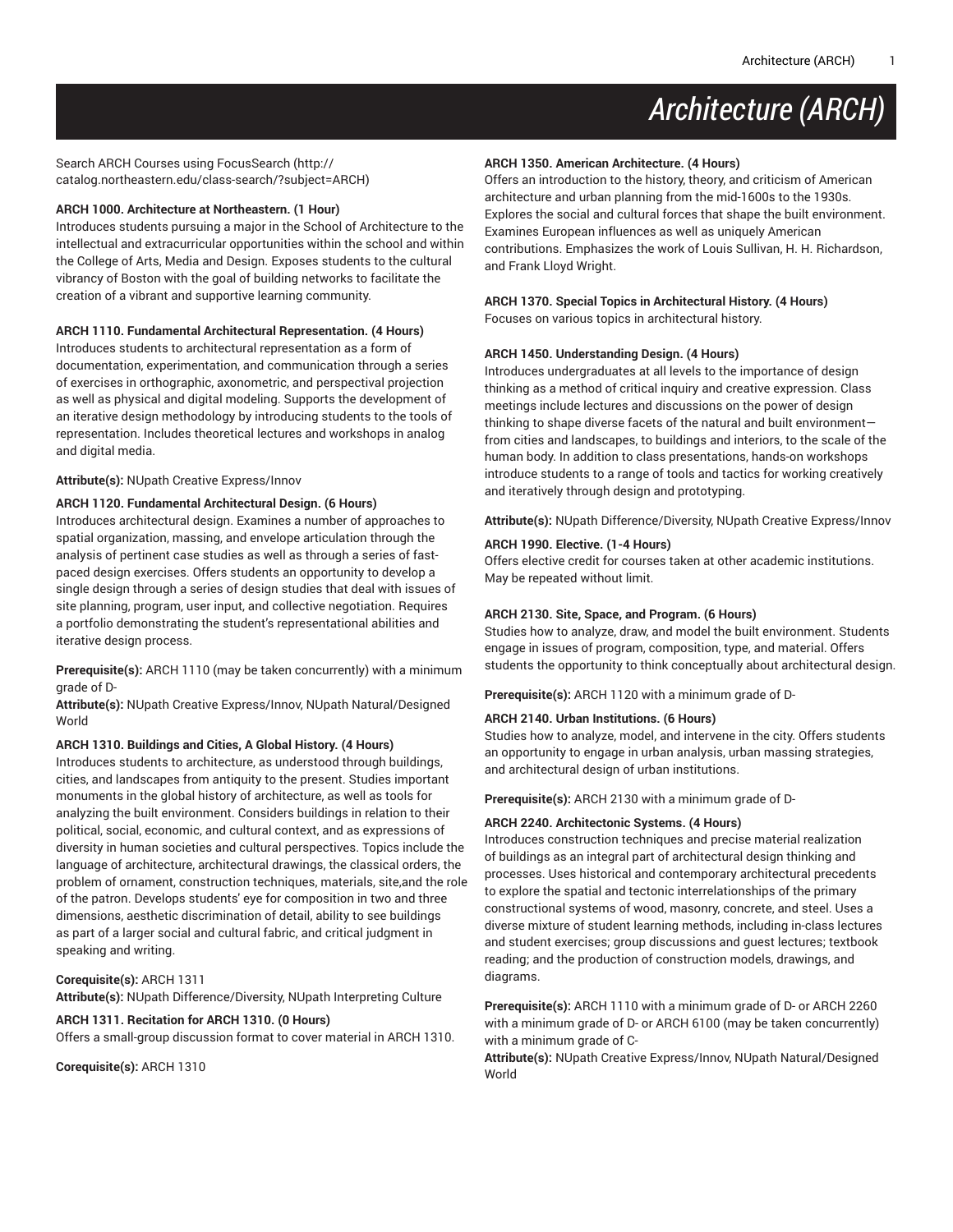### **ARCH 2260. Introduction to Building Systems. (4 Hours)**

Introduces fundamentals of building technology and explores technology as means and manifestation of architecture in the world. Using a systems approach, studies the interactions among natural forces, material properties, technological capabilities, and human cultural values and the ways these relationships give rise to architecture. Considers a series of physical principles—including gravity, moisture, heat, light, and air —to reveal specific architectural possibilities and material responses. Explores the ways design shapes the interaction of materials and forces to provide for human safety, shelter, comfort, and delight through a combination of hands-on workshops, seminal readings, and design exercises.

**Attribute(s):** NUpath Natural/Designed World

### **ARCH 2310. History of Chinese Architecture. (4 Hours)**

Covers the development of the built environment in China from prehistory to the nineteenth century. Emphasizes technological transformation, structural and stylistic evolvement, cultural exchange, and ideological engagement.

**Prerequisite(s):** ARCH 1310 with a minimum grade of D- or HIST 1250 with a minimum grade of D- or ASNS 1150 with a minimum grade of D-**Attribute(s):** NUpath Difference/Diversity, NUpath Interpreting Culture, NUpath Writing Intensive

### **ARCH 2315. East Asian Architecture: History from a Global Perspective. (4 Hours)**

Focuses on the architectural traditions and conventions of East Asia especially those of China, Korea, and Japan—and highlights the crosscultural aspects of their great cities and monuments. Designed to reveal that what has often been considered"traditional" in Asia was actually a constantly evolving process driven by dynamic cultural exchanges among different cultures and civilizations of its extensive regions. "Globalization" is not an invention of the contemporary world but the driving force behind the development of the great architectural traditions linking different cultures in East Asia. Abjuring typical regional divisions, the course is structured chronologically and thematically, focusing on a specific period and/or theme rather than territorial and national division.

**Attribute(s):** NUpath Interpreting Culture

### **ARCH 2320. Modern Chinese Architecture. (4 Hours)**

Covers the development of the built environment in China from 1840 to the present. Emphasizes educational and professional shifts in architectural practice, political engagement in the design process, structural and technological transformation, conceptual background, and global impact.

**Prerequisite(s):** ARCH 1320 with a minimum grade of D- or HIST 1250 with a minimum grade of D- or ASNS 1150 with a minimum grade of D-**Attribute(s):** NUpath Interpreting Culture, NUpath Societies/Institutions, NUpath Writing Intensive

### **ARCH 2330. Architecture and the City in the Nineteenth Century. (4 Hours)**

Focuses on the history and theory of architecture and urban design in the nineteenth century. Emphasizes European architecture and urbanism and the ways in which European approaches to design shaped and were shaped by sustained cultural, political, and economic exchange with the Americas, Africa, and Asia. Major topics include the birth of the modern city and urban planning, capitalism and industrialization, new building typologies, infrastructure, urban parks and early suburbs, and new materials and technologies.

**Prerequisite(s):** ENGL 1111 with a minimum grade of C or ENGL 1102 with a minimum grade of C or ENGW 1111 with a minimum grade of C or ENGW 1102 with a minimum grade of C or graduate program admission **Corequisite(s):** ARCH 2331

**Attribute(s):** NUpath Interpreting Culture, NUpath Societies/Institutions, NUpath Writing Intensive

#### **ARCH 2331. Recitation for ARCH 2330. (0 Hours)**

Offers a small-group discussion format to cover material in ARCH 2330.

#### **Corequisite(s):** ARCH 2330

#### **ARCH 2335. Architecture and Politics. (4 Hours)**

Draws on examples from the late 19th century to the present to study how governments have sought to use buildings and public spaces to advance political ideals. Considers a range of building projects (public buildings, housing, public spaces, infrastructure) advanced by liberal democracies as well as those designed for authoritarian regimes. Focuses on individual projects and the political circumstances tied to their making. Also considers the afterlife of projects associated with discredited regimes—especially those of Nazi Germany and Fascist Italy—as well as the ways in which private individuals, corporations, and other agencies have worked in tandem or in opposition to official narratives.Theoretical and critical texts that explore the dynamic between physical environment and political power help frame class discussion at key moments.

**Attribute(s):** NUpath Interpreting Culture, NUpath Writing Intensive

### **ARCH 2340. Modern Architecture. (4 Hours)**

Considers the forms and principles—as well as the sources for and development of—architecture and urbanism during the twentieth century. Explores the paradoxes within what has broadly been termed modernism, including the tension between historicism and innovation; between universal principles and regional expressions; between industry and craft; and between the utopian vision of planners and the role of individual will.

**Prerequisite(s):** ENGL 1111 with a minimum grade of C or ENGL 1102 with a minimum grade of C or ENGW 1111 with a minimum grade of C or ENGW 1102 with a minimum grade of C or graduate program admission **Corequisite(s):** ARCH 2341

**Attribute(s):** NUpath Interpreting Culture, NUpath Societies/Institutions, NUpath Writing Intensive

### **ARCH 2341. Recitation for ARCH 2340. (0 Hours)**

Offers a small-group discussion format to cover material in ARCH 2340.

**Corequisite(s):** ARCH 2340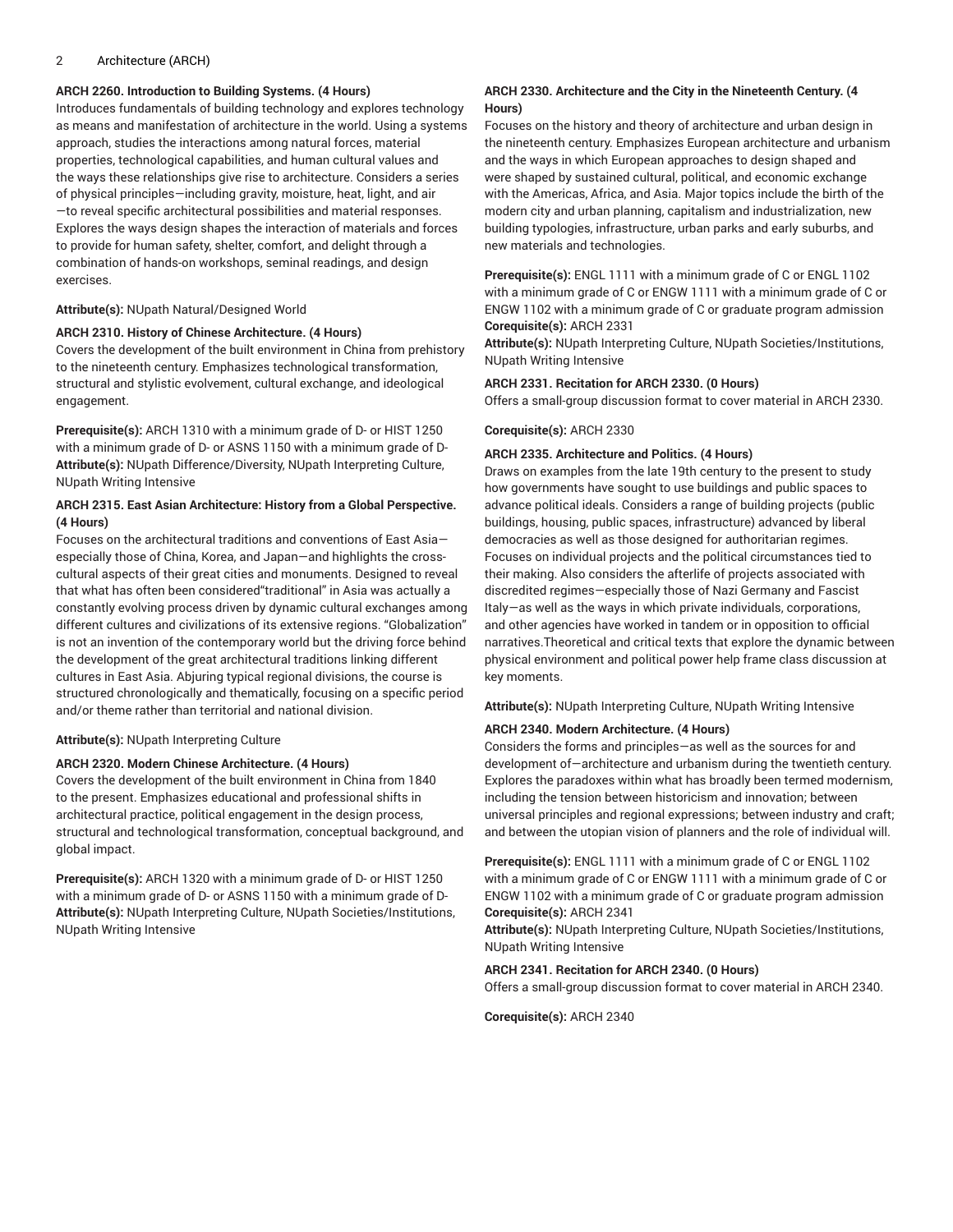### **ARCH 2345. Contemporary Architecture. (4 Hours)**

Exposes students to a range of critical architectural practices and key theoretical frameworks from roughly 1990 through the present. Situates architectural production and discourse within a broader context of technological, cultural, and social processes, emphasizing the reciprocal exchange between architecture and its larger cultural and social context. Investigates the idea of the "contemporary" as both a temporal and conceptual notion, as well as the idea of a "critical" architecture and its relationship to both a historical avant-garde and "mainstream" architectural culture.

### **Attribute(s):** NUpath Interpreting Culture, NUpath Writing Intensive

#### **ARCH 2350. American Architecture. (4 Hours)**

Examines several recurring themes in the history of architecture and urbanism in the United States from the mid-18th century to the mid-20th century. Discusses how notions of environmental determinism continuously shaped and reshaped American understandings of architecture, especially in urban settings. Questions the relationship between architecture and power and the ways in which the burgeoning republic, and then the imperial superpower, attempted to reconcile its often contested identity through built form. Explores the role of technology in shaping architectural designs and construction practices.

**Attribute(s):** NUpath Interpreting Culture, NUpath Societies/Institutions, NUpath Writing Intensive

### **ARCH 2355. Architecture Conservation: Intervention, Transformation, and Reuse. (4 Hours)**

Examines how architecture and urban design respond to the challenges of intervening in already built environments, whether in the form of adaptation, extension, conservation, radical transformation, or sustainable reuse. Discusses cultural, social, as well as energy-efficiencyrelated topics. Includes a critical introduction to the key concepts of architectural intervention, followed by some exemplary design cases, and a special focus on recent and contemporary practices. Architecture deals with time, duration, change, and resilience. Places, not unlike palimpsests, retain multiple traces of former uses. Architects work with locations that inevitably contain a diversity of references and preexisting conditions. Students work on a "curatorial project," that is, a conceptual proposal for an ephemeral intervention in an existing site.

**Attribute(s):** NUpath Interpreting Culture, NUpath Writing Intensive

#### **ARCH 2370. Topics in Architectural History. (4 Hours)**

Covers a variety of topics in architectural history and theory. Taught by faculty according to their interests and expertise.

#### **Attribute(s):** NUpath Writing Intensive

### **ARCH 2990. Elective. (1-4 Hours)**

Offers elective credit for courses taken at consortium institutions. May be repeated without limit.

#### **ARCH 2991. Research in Architecture. (1-4 Hours)**

Offers an opportunity to conduct introductory-level research or creative endeavors under faculty supervision.

#### **ARCH 3155. Studio Abroad. (1-6 Hours)**

Offers students an opportunity to understand the challenges of designing contemporary building types in parallel situations—the dense historic fabric of a city with ancient origins that has been manipulated over centuries and the more diffused, diverse, and irregular landscape typically found on the edge of the modern city. Offered only abroad.

**Prerequisite(s):** ARCH 2140 with a minimum grade of D- or ARCH 2140 with a minimum grade of C- (Graduate)

### **ARCH 3170. Architecture, Infrastructure, and the City. (6 Hours)**

Offers a studio course addressing the architectural and urbanistic consequences at the intersection of large-scale infrastructure and the contemporary city. Focuses on how to integrate buildings and neighborhoods with highways, rail lines, storm water management, bus, bike, parking, rivers, watersheds, and industrial networks.

**Prerequisite(s):** ARCH 3155 with a minimum grade of D-**Attribute(s):** NUpath Capstone Experience

### **ARCH 3210. Environmental Systems. (4 Hours)**

Explores the interaction of environmental, physical, and energy systems in architecture. Offers students an opportunity to learn the fundamentals of building science as design opportunities to create particular conditions of light and shadow; provide shelter from heat, cold, and rain; and incorporate systems that provide for water, electricity, and sanitation. Course revolves around a series of workshops, labs, and design exercises.

### **Prerequisite(s):** ARCH 2240 with a minimum grade of D-**Corequisite(s):** ARCH 3211

**Attribute(s):** NUpath Analyzing/Using Data, NUpath Natural/Designed World

#### **ARCH 3211. Recitation for ARCH 3210. (0 Hours)**

Offers a small-group discussion format to cover material in ARCH 3210 and provide opportunities for hands-on and creative work, both individually and in teams.

#### **Corequisite(s):** ARCH 3210

#### **ARCH 3351. Architecture Topics Abroad: Theory. (1-4 Hours)**

Explores, defines, and analyzes the embodied time within urban artifacts (ruins, buildings, urban landscape and space, infrastructure) of a historic context. Focuses on the architecture and urban artifacts that are the consequence of the evolutionary forces of urban civilization over long durations of time rather than focusing on iconographic examples of architecture and urbanism produced within a specific moment in history. Students engage in theoretical readings, group discussions, site visits, analyses of evolutionary urban artifacts, writing, and drawings. Assigned readings cover a broad range of theories about analyzing and interpreting the urban context and its history. These readings are complemented by both required writing assignments and site visits to many urban artifacts, buildings, and spaces. May be repeated without limit.

### **Attribute(s):** NUpath Interpreting Culture

#### **ARCH 3352. Architecture Topics Abroad: Drawing. (4 Hours)**

Examines and engages historic architecture and urbanism through freehand drawing. Offers students an opportunity to learn how to draw in freehand like an architect—drawing in a creative, interpretive, precise, and analytical manner—as well as to learn about the history and cultural context of the great architectural monuments and urban spaces that they are analyzing and drawing, including major architectural monuments. Studies new skills of drawing, the conventions of architectural representation, and the cultural history of the built environment. May be repeated without limit.

**Attribute(s):** NUpath Creative Express/Innov

#### **ARCH 3361. Architecture and Urbanism Abroad. (4 Hours)**

Covers the detailed history of architecture and urban development in the host city, from its founding to the present. Offered only abroad.

**Prerequisite(s):** ARCH 2340 with a minimum grade of D- or ARCH 2340 with a minimum grade of C- (Graduate)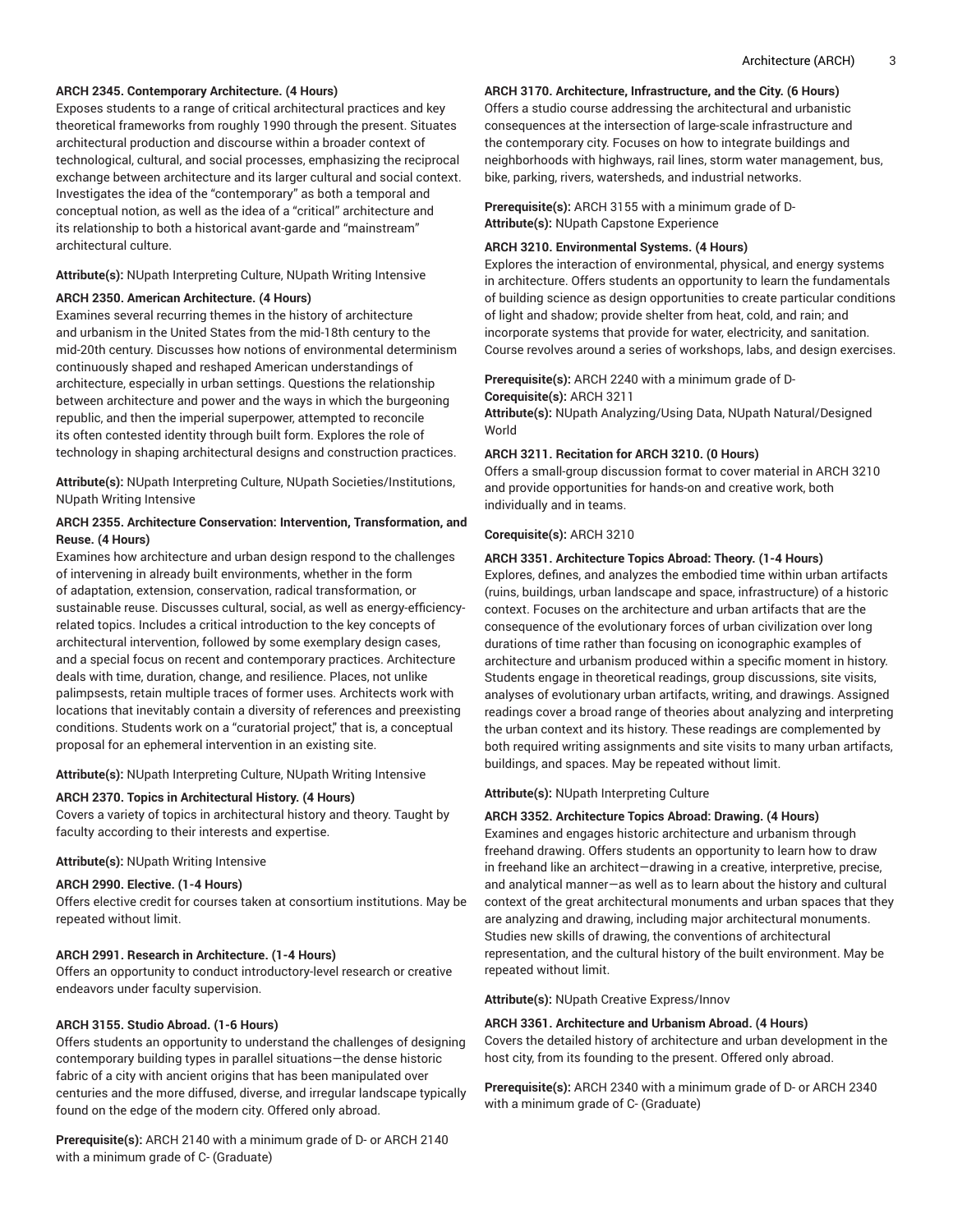# **ARCH 3363. Field Study Topics Abroad. (1-4 Hours)**

Offers students an opportunity to travel to select cities where, together with the faculty lead, they study firsthand the built and natural environment. This field study course is closely tied to ARCH 3361.

# **ARCH 3370. Advanced Topics in Architectural History. (4 Hours)**

Covers a variety of topics in architectural history and theory in depth. Requires students to develop a research project. Topics complement the mission of the department, the college, and the university. Taught by faculty according to their interests and expertise. Please consult department for current offerings.

# **Attribute(s):** NUpath Writing Intensive

# **ARCH 3440. Workshop Topics Abroad. (1-4 Hours)**

Offers students an opportunity to develop their analytical, artistic, and craft abilities, dealing with topics and methods outside the confines of the architectural disciplines such as site-specific installations, graphic novels, and short films, among others.

# **ARCH 3450. Advanced Architectural Communication. (4 Hours)**

Builds on CAD (computer-aided design) skills to develop ability to model in three dimensions and develop surfaces and lighting. Also addresses strategies in design communication for effective presentation of digital material.

**Prerequisite(s):** (ARCH 1110 with a minimum grade of D- ; ARCH 1120 with a minimum grade of D- ; ARCH 2130 with a minimum grade of D- ) or graduate program admission

**Attribute(s):** NUpath Analyzing/Using Data, NUpath Natural/Designed World

# **ARCH 3990. Elective. (1-4 Hours)**

Offers elective credit for courses taken at consortium institutions. May be repeated without limit.

# **ARCH 4850. Urban and Architectural History Abroad. (4 Hours)**

Offers an on-site study of architecture and urban history conducted abroad. Instructors accompany students to visit and lecture about the most significant sites in the history of architecture, art, and urban development of a specific country. In comparison to a traditional oncampus course, the number of examples covered is smaller; however, each example is discussed in much greater detail. Encourages students to discover problems and aspects in art, architecture, and urbanism that have not been raised before, something only possible through direct survey and observation. Offers students an opportunity to obtain a real sense of architectural research without neglecting the basics of the field. Interactions with practicing architects, city planners, policymakers, preservationists, museum professionals, and artists are integral parts of this course.

# **Attribute(s):** NUpath Interpreting Culture

# **ARCH 4960. Architectural Studies Capstone. (4 Hours)**

Offers students an opportunity to deeply explore topics related to architecture and the built environment. Students complete a semesterlong intensive research and writing capstone project. Offered in the final year of the BS in Architectural Studies program.

# **Attribute(s):** NUpath Capstone Experience

# **ARCH 4970. Junior/Senior Honors Project 1. (1-4 Hours)**

Focuses on in-depth project in which a student conducts research or produces a product related to the student's major field. Combined with Junior/Senior Project 2 or college-defined equivalent for 8 credit honors project. May be repeated without limit.

# **ARCH 4990. Elective. (1-4 Hours)**

Offers elective credit for courses taken at consortium institutions. May be repeated without limit.

# **ARCH 4993. Independent Study. (1-4 Hours)**

Offers independent work under the direction of members of the department on a chosen topic. Course content depends on instructor. May be repeated without limit.

# **ARCH 4996. Experiential Education Directed Study. (4 Hours)**

Draws upon the student's approved experiential activity and integrates it with study in the academic major. Restricted to those students who are using the course to fulfill their experiential education requirement. May be repeated without limit.

# **Attribute(s):** NUpath Integration Experience

# **ARCH 5115. Option Studio. (6 Hours)**

Offers an upper-level design studio that covers new studio topics, content, and studio instructors each semester. The studio instructors offer topical content that best aligns with their research and practice expertise, which provides students with the latest concepts in architectural design, theory, and research on a consistently updated and rotating basis. Students select their top choices of studio topics and instructors, giving them more flexibility in the areas for which they would like to focus their education.

**Prerequisite(s):** ARCH 3170 with a minimum grade of D- or graduate program admission

# **ARCH 5120. Comprehensive Design Studio. (6 Hours)**

Focuses on the materials and making of architecture. Considers architectural connections at all scales, from the nut and bolt to the scale of a door or window to the scale of the whole building and the city. Grounds design proposals upon a tectonic strategy, unlike traditional design studios that produce a schematic design before considering constructional ideas.

**Prerequisite(s):** ARCH 5110 with a minimum grade of C- or ARCH 5110 with a minimum grade of D- or ARCH 5115 with a minimum grade of C- or ARCH 5115 with a minimum grade of D-**Attribute(s):** NUpath Capstone Experience

**ARCH 5210. Environmental Systems. (4 Hours)**

Explores the ways in which architectural form can create particular conditions of light and shadow; provide shelter from heat, cold, and rain; and incorporate systems that provide for water, electricity, and sanitation. Provides a series of simple and straightforward small-scale design projects.

# **Corequisite(s):** ARCH 5211

**Attribute(s):** NUpath Analyzing/Using Data, NUpath Natural/Designed World

# **ARCH 5211. Recitation for ARCH 5210. (0 Hours)**

Offers a small-group discussion format to cover material in ARCH 5210.

# **Corequisite(s):** ARCH 5210

# **ARCH 5220. Integrated Building Systems. (4 Hours)**

Studies how to integrate into students' building designs all the environmental and tectonic systems that they have covered in previous architecture courses.

**Prerequisite(s):** ARCH 3210 with a minimum grade of D- or ARCH 5210 with a minimum grade of D- or ARCH 5210 with a minimum grade of C- (Graduate)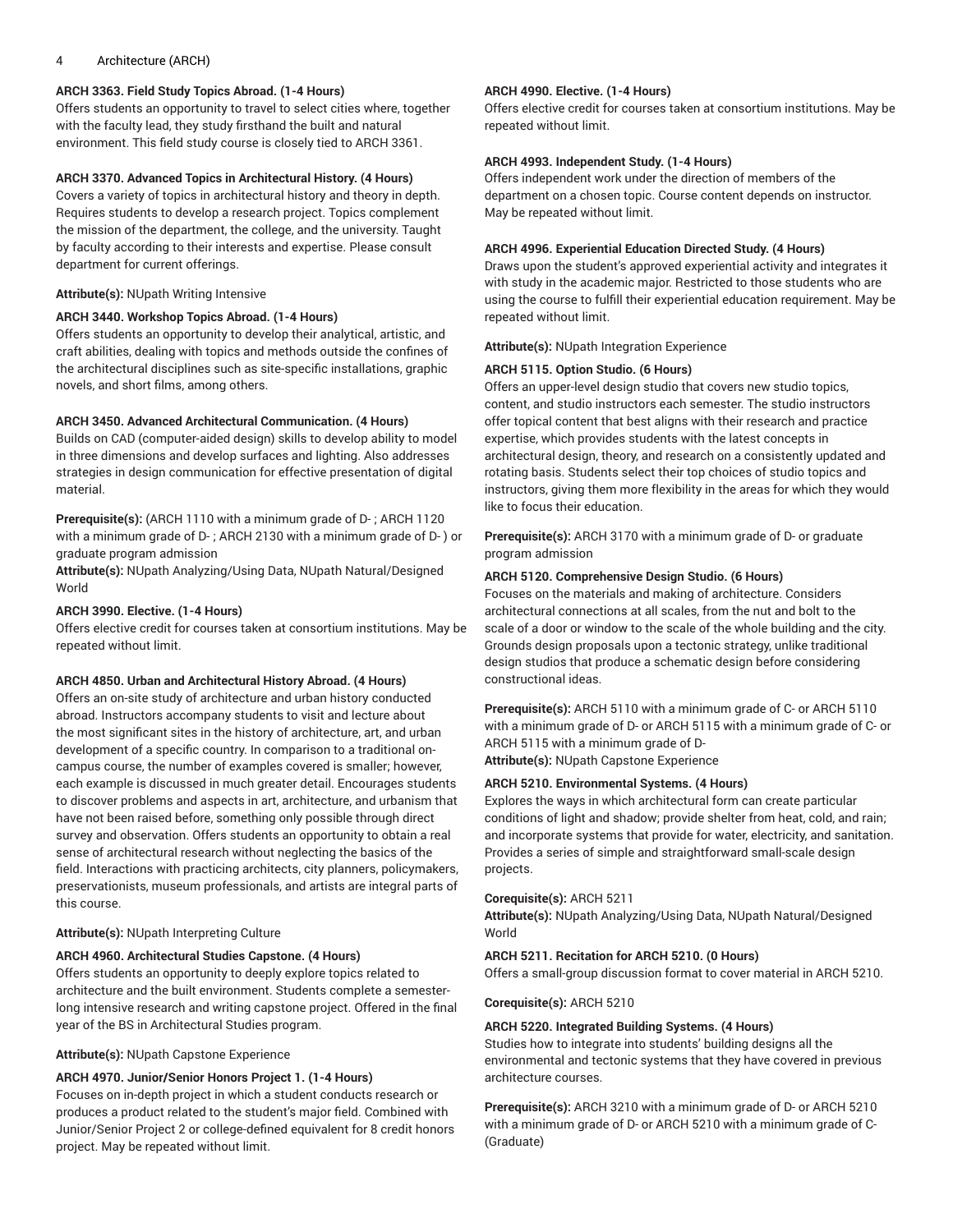### **ARCH 5230. Structural Systems. (4 Hours)**

Introduces the fundamental concepts of structural analysis and design for architecture. Examines the nature of forces and their effects on different types of structural elements; the structural properties of shapes and materials; and the selection, analysis, and design of efficient structural systems that resist the loads acting upon them. Uses historical and contemporary examples to illustrate how the changing context of architectural ideas drives structural form and the selection of structural systems. Includes field trips and student presentations of structural models and diagrams. Restricted to students in the architecture BS program and to students in the three-year MArch program.

**Prerequisite(s):** ((PHYS 1151 with a minimum grade of D- or PHYS 1141 with a minimum grade of D- ); (MATH 1341 with a minimum grade of Dor MATH 1241 with a minimum grade of D- ); ARCH 2240 with a minimum grade of D- ) or graduate program admission

**Corequisite(s):** ARCH 5231

**Attribute(s):** NUpath Formal/Quant Reasoning, NUpath Natural/Designed World

### **ARCH 5231. Recitation for ARCH 5230. (0 Hours)**

Provides a small-group discussion format to cover examples from the material in ARCH 5230.

### **Corequisite(s):** ARCH 5230

### **ARCH 5310. Design Tactics and Operations. (4 Hours)**

Encourages students to develop the connections between critical attitudes and techniques in design, through important historical texts. Offers a kind of "great books" approach to the integration of design and history, introducing the writings and seminal designs of Alberti, Palladio, Wright, Le Corbusier, Semper, Sitte, Rowe, Colquhoun, Moneo, Koolhaas, Rossi, Frampton, Venturi and Scott Brown, Scarpa, and Lynch.

### **ARCH 5351. Architecture Topics Abroad: Theory. (4 Hours)**

Researches the temporal dimension of architecture and urbanism of a given country or location where the Dialogue of Civilizations program is hosted. Instead of studying the many singular monuments that were produced at one moment in history, this theory course looks at the unique urbanism of a place that evolved in relationship to other forms of art and culture over centuries. Engages students directly with architecture, urbanism, arts, religions, language, design, cuisine, and lifestyle on a daily basis. Introduces students to theories of urbanism and urban design in general and to urbanism and urban morphology of the designated region in particular. Highlights unique features to the architecture and urbanism of a given culture.

**ARCH 5352. Architecture Topics Abroad: Representation. (4 Hours)**

Introduces freehand drawing as an analytical tool to comprehend the spatial and tectonic order of the built environment. Using freehand drawing as a vehicle for the discovery, analysis, and study of the great architectural monuments of a given country or location, explores how it is used as a powerful and poetic form of communication. No previous experience of drawing is necessary; starts with the very fundamental aspects of architectural sketching to match anyone's abilities. Offers students an opportunity to develop spatial and visual acuity while studying the historical significance of urban spaces, architecture, and integrated art. Also introduces and applies the conventions of architectural representation in context, including one- and two-point perspectives; orthographic projections of plans, sections, and elevations; three-dimensional axonometric projections; and analytical diagramming.

### **ARCH 5530. Innovative Models in Real Estate Development and Design. (4 Hours)**

Addresses advanced topics in real estate development and finance and examines innovative models of practice in real estate development available to design professionals. Studies a set of advanced analytical tools and techniques for evaluating the cash flows and economic returns of real estate investment and development. Introduces advanced methods of financing real estate and the structure of capital markets involved in property assets. Uses the case instruction method and includes active, discussion-oriented learning.

**Attribute(s):** NUpath Capstone Experience

### **ARCH 5850. Architecture Topics Abroad: History. (4 Hours)**

Studies the city as a site of creativity and innovation, with a special focus on particular cases of study. Introduces the contemporary city from a historical, social, and economic perspective, followed by presentations on examples of creativity and innovation in the fields of architecture and urban design.

### **ARCH 6100. Graduate Skills Studio. (6 Hours)**

Presents students new to architecture with the fundamentals of three-dimensional thinking and spatial representation with a series of increasingly complex assignments. Offers students an opportunity to learn a wide variety of graphical software tools and then use these tools to complete their assignments. Covers freehand sketching and physical model building skills. This intensive course is taught as a hands-on design studio (with ample studio access outside class meetings).

### **ARCH 6200. Graduate Studio 1: Architectural Design. (6 Hours)**

Focuses on a series of increasingly complex assignments that emphasize the fundamentals of architectural design. Offers students an opportunity to propose and test proposals through an iterative process using a wide variety of tools and media, including design software, physical models, and freehand sketches. Explores spatial definition, the orchestration of a spatial sequence, modulation of natural light, and responsiveness to existing conditions (whether natural or man-made). Taught as a hands-on design studio (with ample studio access outside class meetings).

### **ARCH 6330. Seminar in Modern Architecture. (4 Hours)**

Examines the state of architecture and urbanism in the two decades leading up to 2000. Explores contemporary issues in architectural theory and urban design. Examines a broad range of ideas affecting contemporary developments in architectural practice. Engages cultural and historical forces as well as contemporary criticism to define the nature of modernism, late modernism, postmodernism, and deconstruction. Case studies, analysis of theoretical models, and application of methods of history provide students with support for their own design work in studio and co-op experiences.

### **ARCH 6340. Graduate Topics in Architecture. (4 Hours)**

Explores focused research topics relevant to the graduate program curriculum. The professor presents his or her research related to a particular urban, architectural, or technical topic. This exposes the students to methods of research and topics in current and ongoing research in the field. The students have an opportunity to engage in related and parallel research projects during the course of the semester. May be repeated without limit.